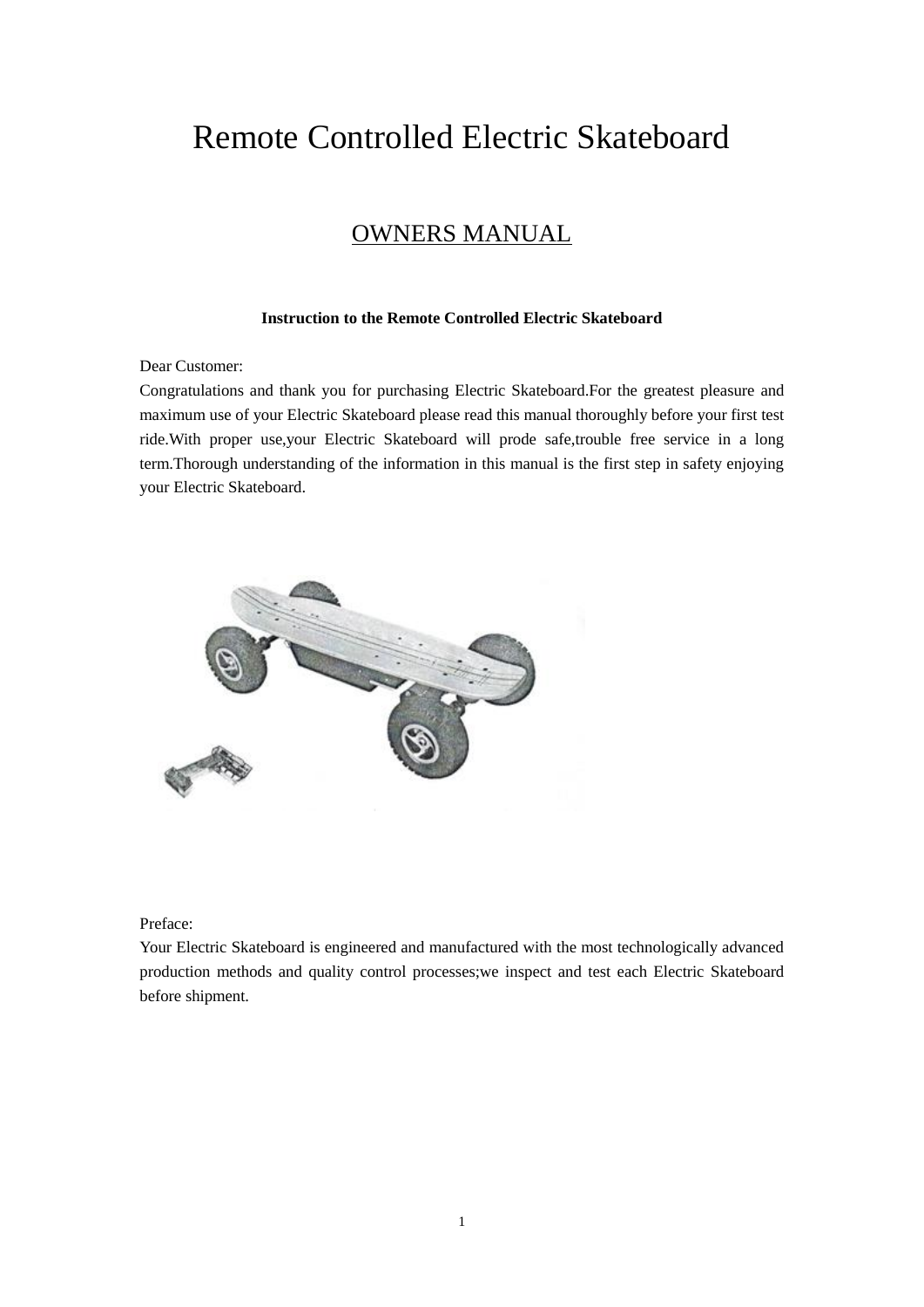# Tables of Contents

| <b>Contents</b>                      | Pages |
|--------------------------------------|-------|
| Preface                              |       |
| Important safety information         | っ     |
| Riding instructions                  | 3     |
| Maintaining your electric skateboard | 4     |
| Parts diagram of electric skateboard |       |

1.Inspect outter carton for damages and report any to your freight carrier or dealer.

2.Open carton and inspect for internal damage,report any to your freight carrier or dealer.

3.Remove your new Electric Skateboard,remote controller and charger.

# **Important Safety information**

# READ THESE INSTRUCTIONS CAREFULLY BEFORE ATTEMPTING TO OPERATE YOUR ELECTRIC SKATEBOARD

The combination of power and weight make the Electric Skateboard a potentially hazardous device.Improper use can result in proboble damage, serious injury or even death.Understanding all of it's features and controls is the key to safe riding.

Avoid uneven surfaces,potholes,surface cracks and obstacles.Always ride at a safe speed,maintaining full control over the board at all times.Adult supervision is strongly recommended.

### NOT FOR CHILDREN UNDER 14.

#### Electric Skateboard SAFETY WARNING

The board does not conform to Motor Vehicles Standards and is not intended for operation on public streets,roads or highways.Serious injury can result from unsafe operation of this vehicle.The operation can minimize these assumed risks by wearing safety equipment.Always check your local laws before using in public areas.

HELMETS,PROTECTIVE EYEWEAR,APPROPRIATE FOOTWEAR,WRIST,KNEE,AND ELBOW PROTECTION MUST BE WORN AT ALL TIMES.DO NOT OPERATE THE ELECTRIC SKATEBOARD IN TRAFFIC OR ON WET,FROZEN,AND ONLY OR UNPAVED SURFACES OR NEAR PEOPLE OR OTHER VEHICLES.

# OPERATION WARNING

- This product is designed for use by children ages 14 and up.
- Electric Skateboard maximum recommended weight for the rider is 250lbs.
- This product should not be used without adult supervision.
- The Electric Skateboard is designed for one rider only.
- Be aware that radio signal interference could occur in your riding area.
- The user of this product and the adult supervisor assumes all risks associated with it's use.To minimize these assumed risks,the user MUST WEAR SAFETY HELMET,PROTECTIVE EYEWEAR,APPROPRIATE FOOTWEAR,KNEE AND ELBOW PROTECTION AT ALL TIMES.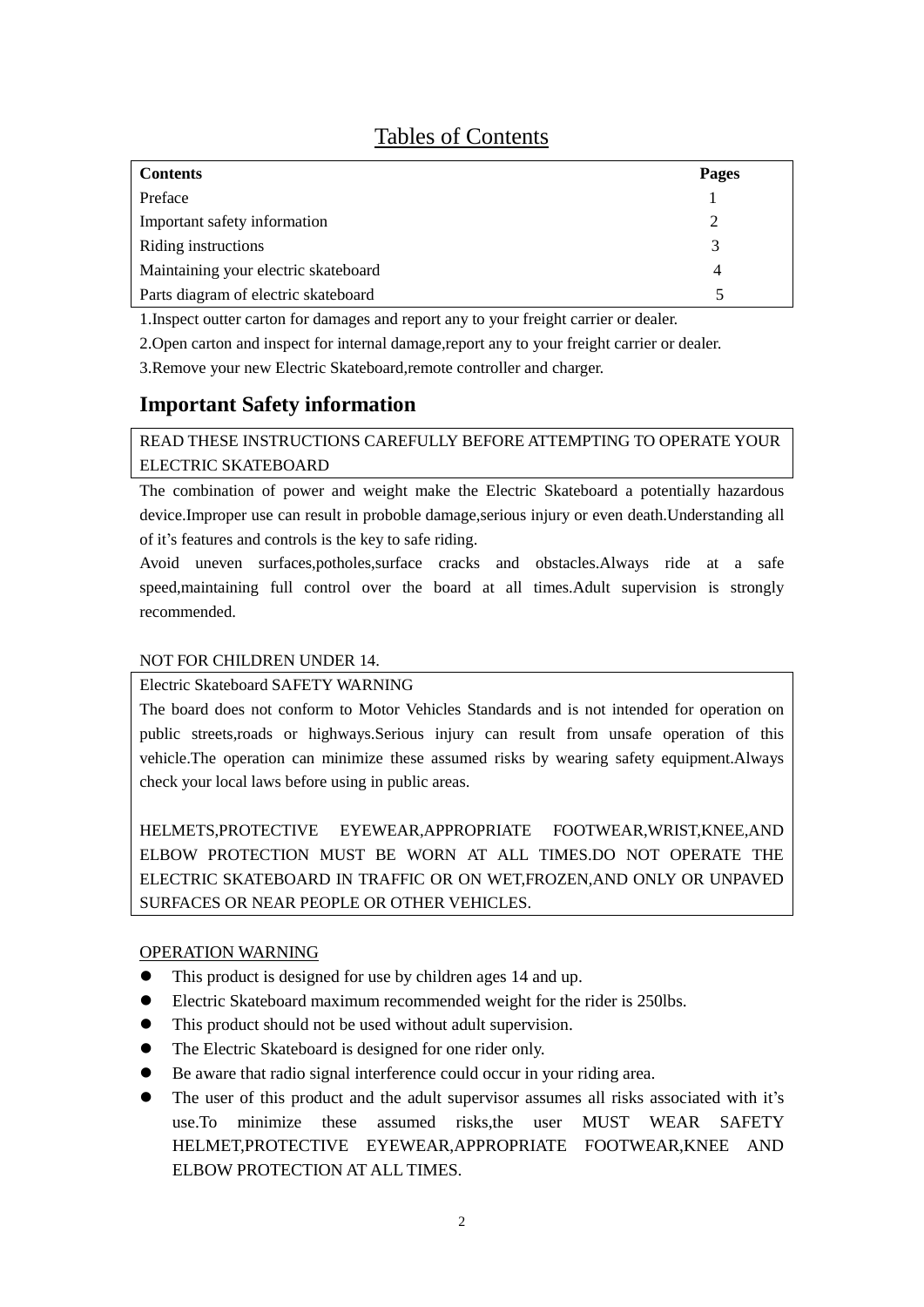Do not operate your Electric Skateboard in crowded areas.

NOTE:IF YOU DO NOT UNDERSTAND ANY AND ALL PARTS OF THIS SAFETY OPERATION INFORMATION,PLEASE CALL SKATEBOARD WARRANTY SERVICE TO CLARIFY ALL POINTS IN THIS OWNER'S MANUAL.

# RIDING INSTRUCTIONS

Before riding your new Electric Skateboard,please be sure you fully understand how the model you have purchased operates.

# IMPORTANT

The Electric Skateboard wireless remote uses a unique close proximity low frequency radio signal that minimizes the possibility of signal interference.Signal interference occur with other Electric Skateboard using the same frequency,high power lines,cell phones or other signal emitting devices.Use cautioin and check your ride area for signal interference before use.

# **ELECTRIC SKATEBOARD**

# **Power Hand Grip Controller**

- 1. The Power Hand Grip Controller regulates the speed of the board.Pulling back on the lever,the board will cause acceleration.Releasing the lever will return it to the neutral position.Pushing forward on the lever will initiate braking force.
- 2. After standing on board,pull the power lever.Your Electric Skateboard will slowly and build speed as you hold the lever back.
- 3. To decrease speed,let the lever go.This will slowly decrease your speed.To slow quicker,push the lever forward to brake.Maximum speed and stopping distance depends on your weight and riding surface.
- 4. Know your limits.Start slowly and keep your speed down until you have mastered controlling your Electric Skateboard.
- 5. Read the section titled:"Riding your Electric Skateboard before attempting to ride."

# THROTTLE/BRAKE SAFETY WARNING

The Electric Skateboard is a powerful device,if you step on and pull the power lever,you could be quickly(engaging the brake)could THROW YOU FORWARD FROM THE BOARD.KNOW YOUR LIMITS AND USE THE POWER HAND GRIP CONTRROLLER ACCORDINGLY.THESE IS A MOMENTARY TIME LAG FOR POWER AND BRAKE ACTIVATION.

# **Hand Controller Battery**

The hand controller uses a standard 9-volt alkaline battery.Switching the controller off when not in use will maximize battery life.If you notice unreliable communication with the board,the battery should be replaced.

# **Power Switch**

The Electric Skateboard is equiped with an 'ON/OFF'switch on the side of the battery box on your board.To start the Electric Skateboard,turn the switch to the 'ON' position.Make sure to turn the board to the 'OFF' position when not in use.Leaving the switch in the 'ON position when not in use may damage the electronics and battery.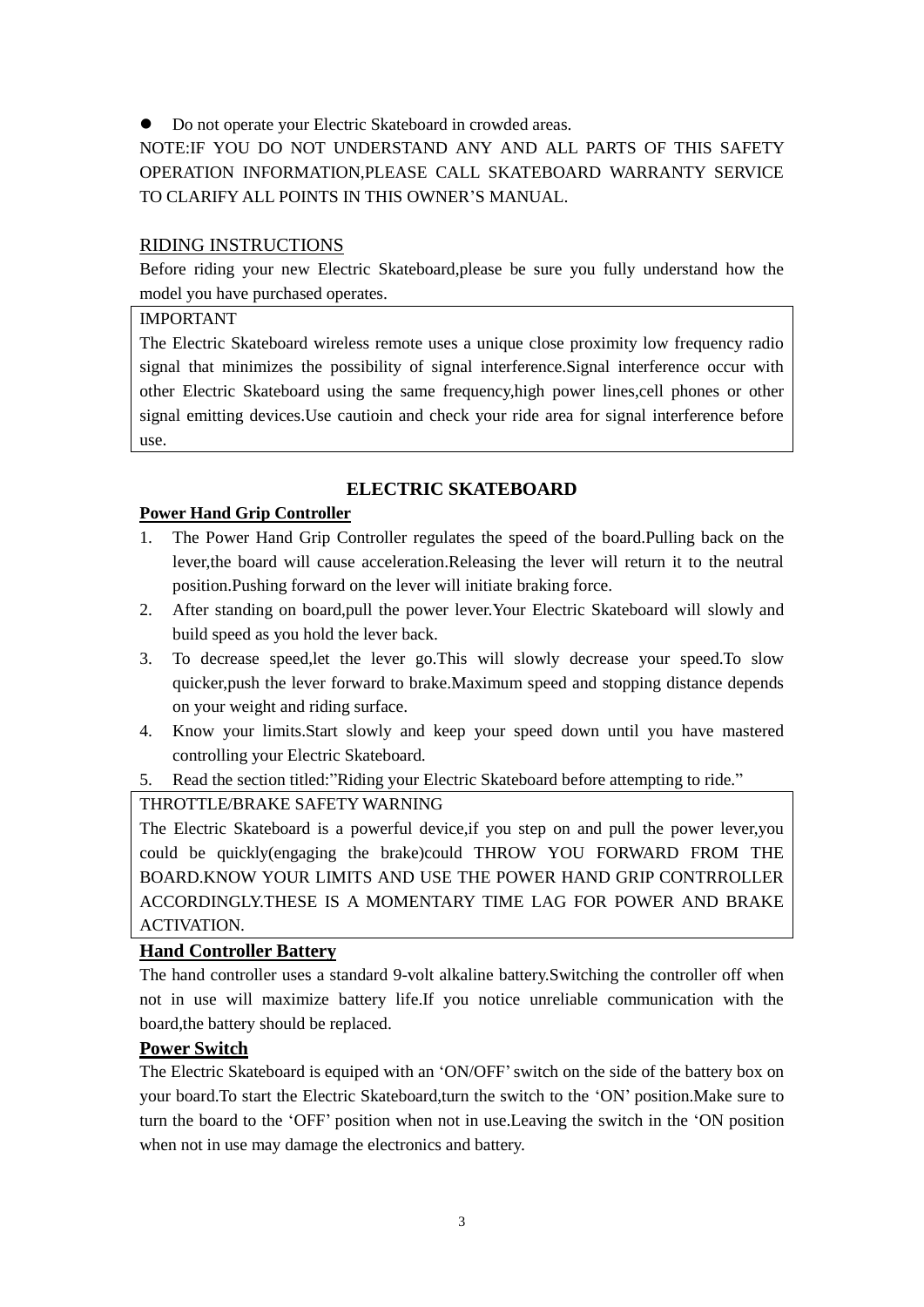#### **Adjustments**

Under normal use the Electric Skateboard requires no adjustments.However,it is prudent to check all fasteners for tightness before every use.The bushings in the trucks are specially formulated to provide shock absorption and positive steering control for the Electric Skateboard

# **RIDING YOUR ELECTRIC SKATEBOARD**

#### **BEFORE YOU RIDE**

Be sure that you are thoroughly familiar with all of the features and controls discussed in the previous section.All safety equipment should be worn,even when riding for short distances or durations.Make sure that the area in which you plan to ride is paved,level,free of obstacles,clear of power lines,radio antennas,and not crowded.

#### **SAFETY WARNING**

You are about to climb aboard a powerful motorized skateboard.If you have doubts about your ability to ride,**DO NOT RIDE IT!**Know your limits and ride within them.Even if you are an expert skateboarder,give yourself time to learn the Electric board and ride conservatively,especially the first few times.Remember,the Electric Skateboard is silent and others will not hear you coming.Give yourself adequate time to distance to stop and avoid abstacles and others.

# **GESTTING STARTED**

Make sure the switch to the Electric Skateboard is 'ON' and the switch on the hand controller is 'OFF'.Step on to the skateboard and assume a normal skateboard stance(leaning forward,knees slightly bent.)Keeping your fingers off the power lever,turn the switch on the top of the controller to the 'ON' position.Pull the lever for a moment to start the board.Start off slowly by pulling the lever back until you become comfortable and in control of the speed.

#### **Uphill and Downhill Riding**

The Electric Skateboard is far superior to an ordinary skateboard in uphill and downhill riding.On and uphill run,you will find that you need to keep your weight over the rear wheels to keep them from slipping.If the hill is too steep,the board will bog down and continued use may overheat the motor.Stop,step off and walk the steep hills.This board will take lighter weight riders up hills faster and will slow down as the rider's weight increases.

On downhill runs,the motor remains engaged at all times.Providing some drag to slow you down.You also have full braking control.Frequent minor speed corrections with the brakes are preferable to letting your speed build up and then braking suddenly.**KNOW YOUR LIMITS AND RIDE WITHIN THEM!**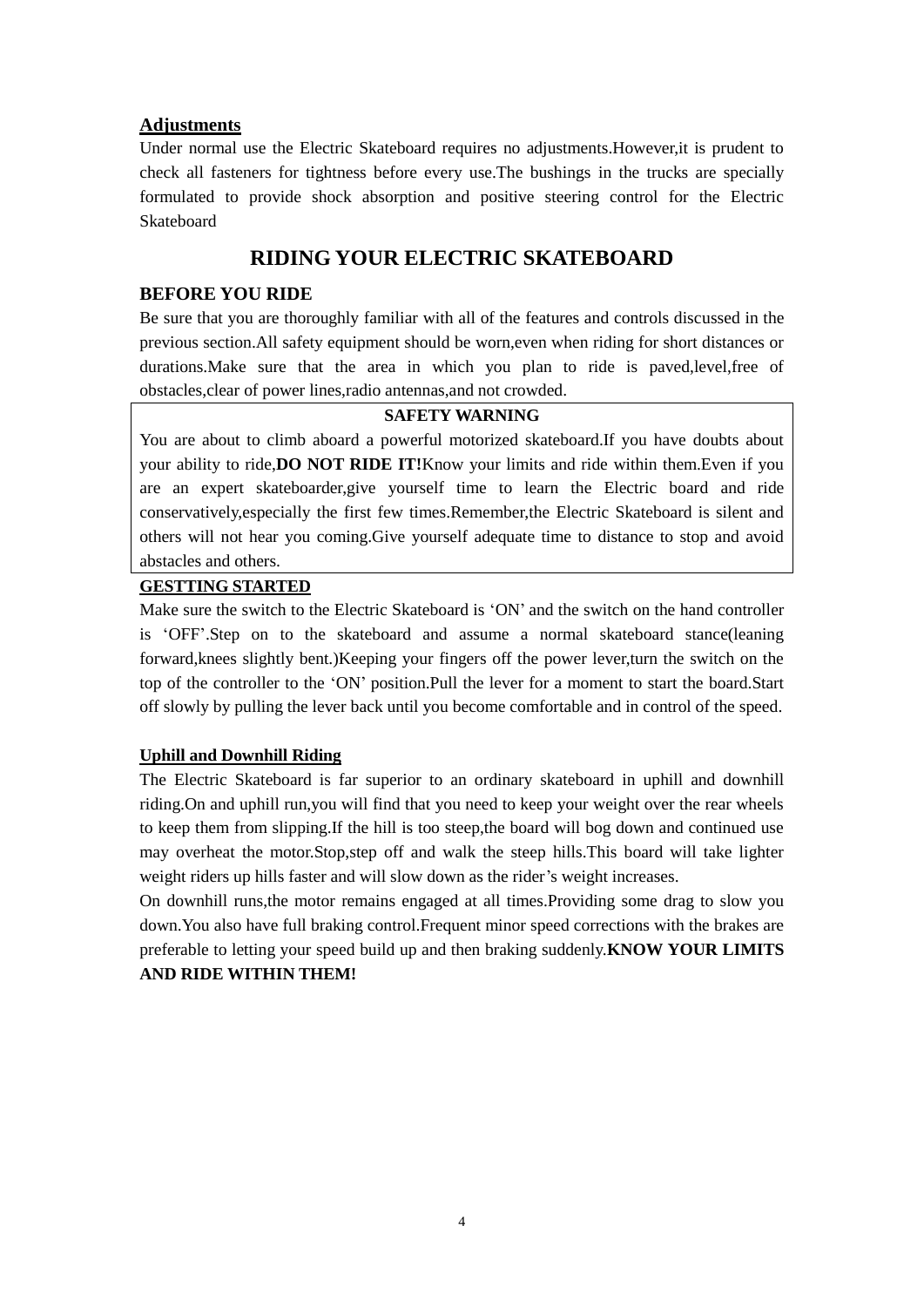#### **SPEED**

NEVER RIDE DOWN HILLS THAT ARE TOO STEEP.TO MAINTAIN SAFE CONTROL OF YOUR ELECTRIC SKATEBOARD NEVER RIDE DOWN HILLS THAT REQUIRE CONSTANT BRAKING,AS IT CAN DAMAGE THE BOARD'S ELECTRONICS.

### **Turning your Electric Skateboard**

The Electric Skateboard turns like any other skateboard.Apply pressure to the deck with your heels or toes and the board will turn in that direction.More pressure will result in tighter turns.In the hands of experienced rider,the Electric Skateboard is capable of making 10" radius 180º turns.

Do not try to make turns at full speed.**SLOW DOWN!**

# **MAINTAINING YOUR ELECTRIC SKATEBOARD**

# **MAINTENANCE WARNING**

FAILURE TO FOLLOW MAINTENANCE INSTRUCTIONS AND GUIDELINES WILL VOID YOUR WARRANTY.DO NOT OPEN BATTERY BOX!DOING SO WILL VOID YOUR WARRANTY.

#### **Routine Maintenance**

Under normal use,your Electric Skateboard will require very little routine maintenance.Check all fasteners for tightness before every use,especially if used on irregular surfaces.This will require an allen wrench and a few different sized sockets or open-ended wrenhes.Your Electric Skateboard is not waterproof and must not be ridden in the rain,mud,or other wet areas to prevent electrical damage.Always keep your board clean and free of moisture.

#### **Drive Wheel Replacement**

It is normal for the drive wheel to wear faster than the other wheels.DRIVE WHEEL REPLACEMENTS are available from Manufacturer or Dealer.

# **Drive Belt Replacement**

Due to the superior design of the Electric Skateboard the drive belt will last a long time,but eventually will wear out.Replacements can be ordered from Manufacturer or Dealer.

#### **Wheel Replacement**

As with any skateboard,the wheels of the Electric Skateboard will wear out with use.Replacement wheels,bearings and spacers are available from Manufacturer or Dealer.

# **Rubber Bushing Replacement**

Although specially formulated for extremely long life,the rubber bushings located in the trucks of your Electric Skateboard will wear over time.It is recommended that they be replaced with the same special bushings that are standard equipment on the board.They are available through Manufacturer or Dealer.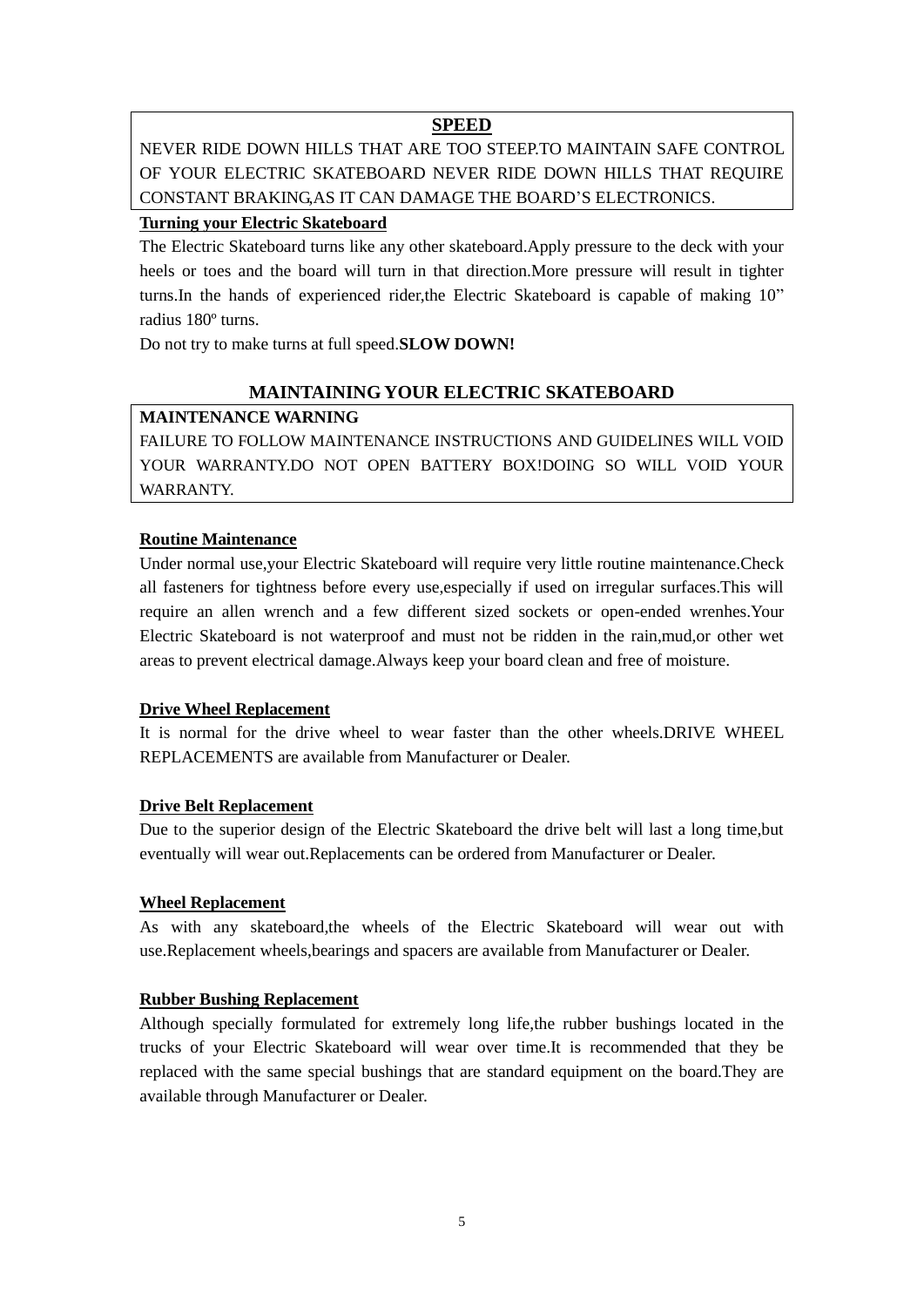# **Battery Maintenane**

The rechargeable battery that powers your Elecctric Skateboard should last 1-2 years if kept properly charged,but will slowly decrease in capacity and eventually fail to hold a charge.To maintain maximum life,always keep your Electric Skateboard charged when storing for extended periods of time.Plug in once a month to maintain a charge.They are easily replaceable using the Battery Replacement Kit,which is available from Manufacturer or Dealer.See diagram below.**ALWAYS STORE YOUR ELECTRIC SKATEBOARD ON THE WHEELS LEVER-NOT STANDING ON END.**

# **Repair Information**

Many repaires that may be required for your Electric Skateboard are covered in the maintenance section of this guide.Should your Electric Skateboard require repaires that are not covered under this section,contact Manufacturer or Dealer with the nature of the problem of Electric Skateboard.

For more information on how to obtain technical support or an authorized service center location contact Skateboard Manufactuer or Dealer.

Manufacturer warranties your Electric Skateboard for 30 days from the date of original purchase against manufacturer's defects in materials and workmanship.The warranty DOES NOT COVER MALFUNCTIONS RESULTING FROM NEGLECT,MISUSE,ABUSE,and MODIFICATIONS TO THE BOARD OR FAILURE TO FOLLOW ALL SAFETY AND USE WARNINGS CONTAINED HEREIN.

Warranty is limited to the Electric Skateboard.Manufactuer asumes NO LIABILITY for any other components.